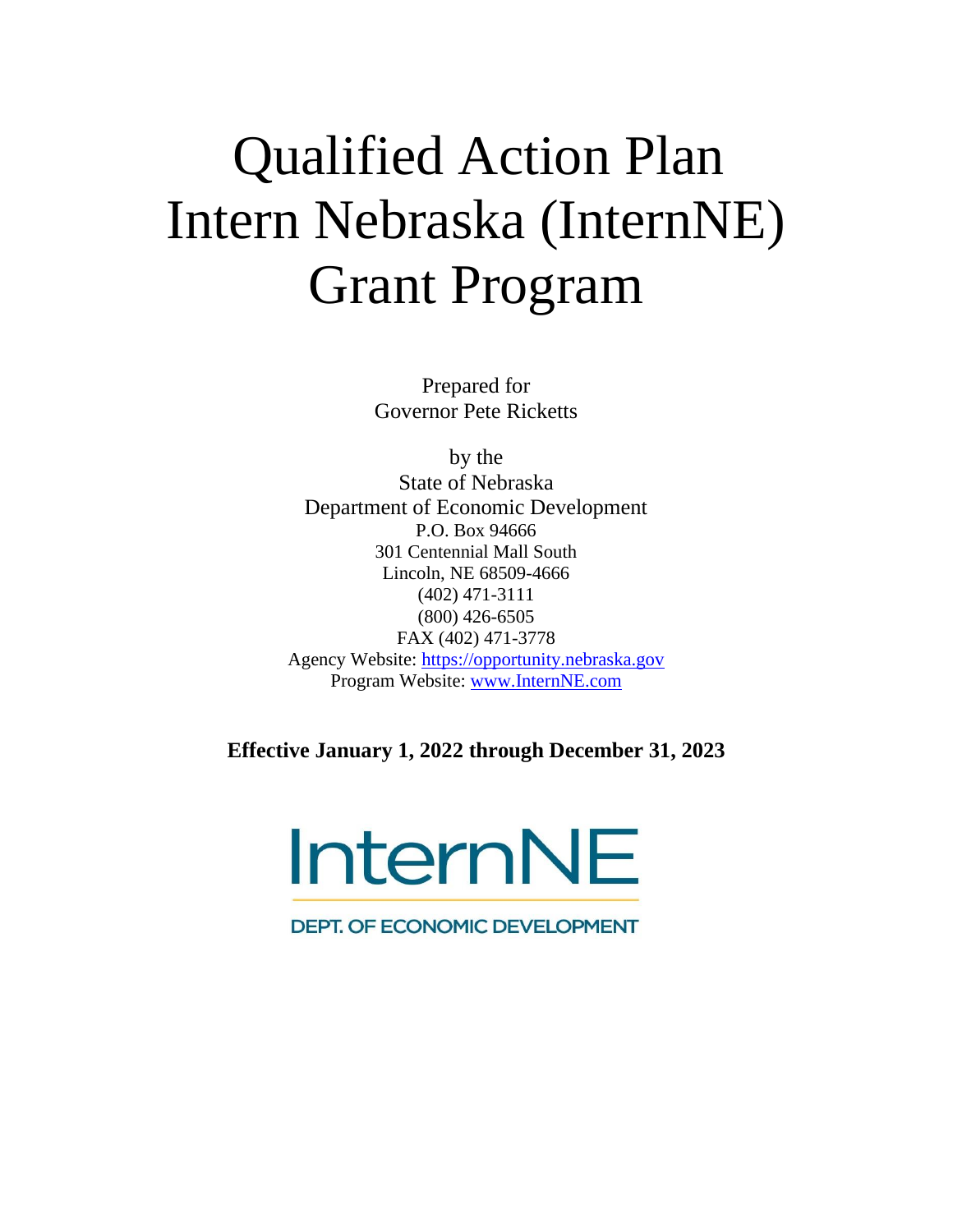# **Table of Contents**

| Amount of Funding Available, Grant Limitations, and Matching Requirements 5 |  |
|-----------------------------------------------------------------------------|--|
|                                                                             |  |
|                                                                             |  |
|                                                                             |  |
|                                                                             |  |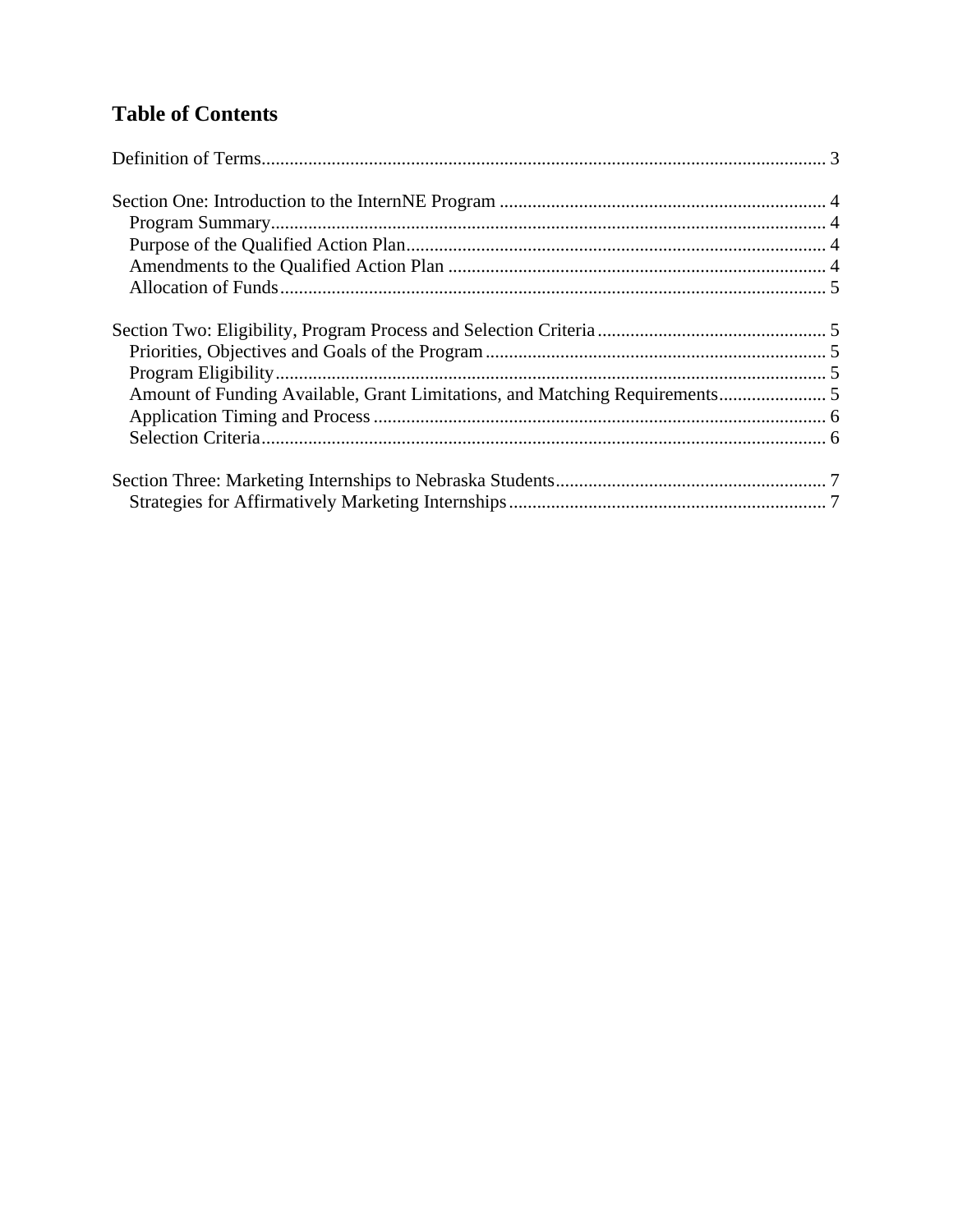# <span id="page-2-0"></span>**Definition of Terms**

Internship – the employment of a Student in a professional or technical position for a limited period of time, by a business in Nebraska, in which the Student (a) gains valuable work experience, (b) increases knowledge that assists with career decision-making, and (c) assists the business in accelerating short-term business objectives.

Net New Internship – an Internship position that is filled on or after the date of application and is in addition to the company Internship baseline by location (the highest number of interns employed by the business and located in Nebraska at one time during the 12 months prior to the date of application).

Student - any person who: (a) is in  $11<sup>th</sup>$  or  $12<sup>th</sup>$  grade in a public or private high school; or (b) enrolled full-time in a college, university, or other institution of higher education; or (c) applies for an Internship within six months following graduation from a college, university, or other institution of higher education.

Underserved Student Population – While the Department will actively market Internships to all students in Nebraska, the Department will prioritize marketing Internships to the Underserved Student Population. For the purposes of the InternNE Act, the Department will consider Underserved Student Populations to include Students attending the following:

- 1. Nebraska schools serving high school seniors where 50% or more of the total students qualify for free or reduced lunch.
- 2. Nebraska public postsecondary colleges, universities or institutions of higher education where 25% or more of the total students are Pell Grant recipients.
- 3. Nebraska private nonprofit, four-year postsecondary colleges, universities or institutions where 25% or more of the total students are Pell Grant recipients.

H3: High wage, high skill and high demand jobs as defined by the Nebraska Department of Labor. <http://h3.ne.gov/>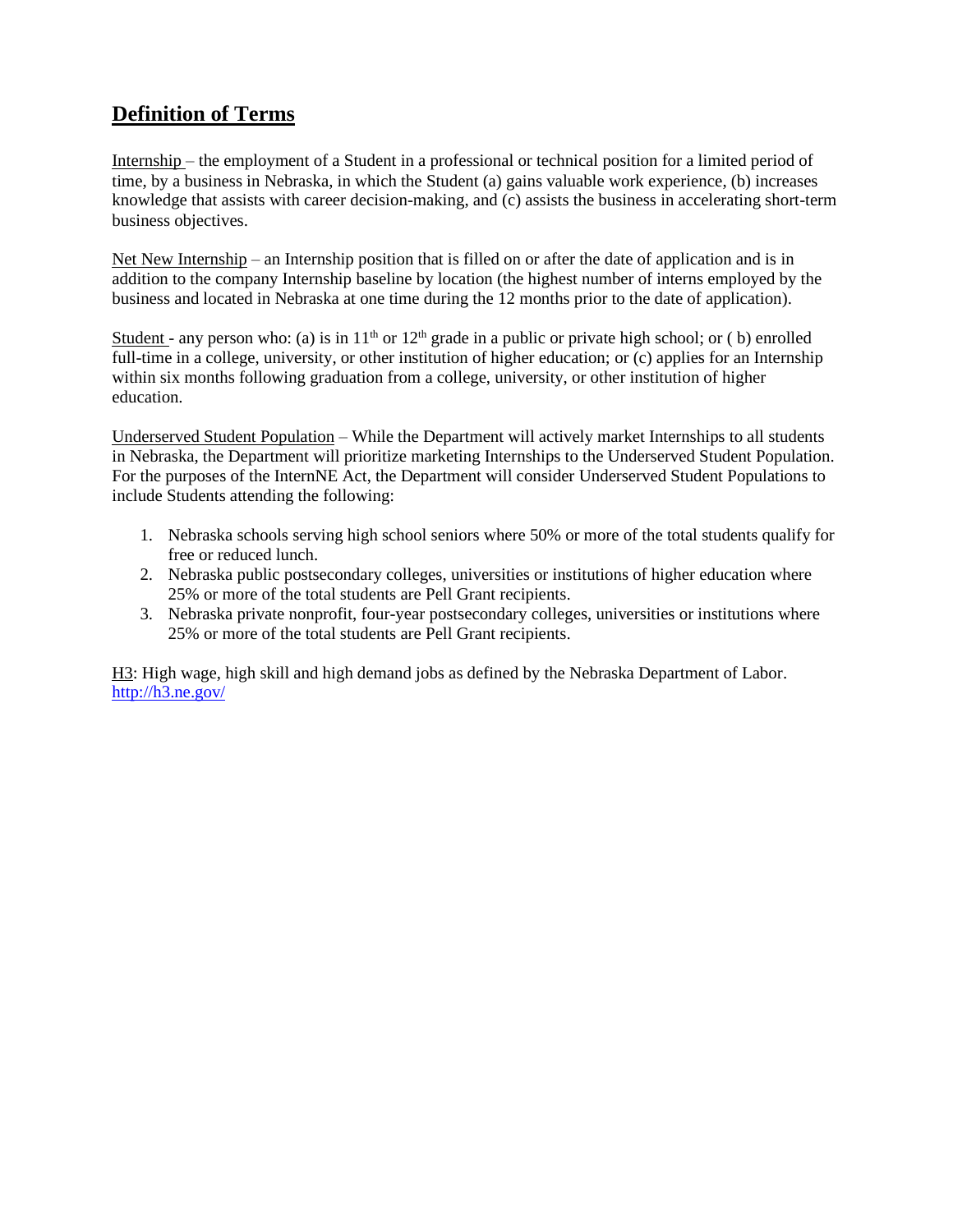# <span id="page-3-0"></span>**Section One: Introduction to the InternNE Program**

#### <span id="page-3-1"></span>**Program Summary**

The Intern Nebraska program ("InternNE") was introduced under LB 386 to the 102<sup>nd</sup> Nebraska State Legislature in January of 2011. LB 386 was part of the Talent and Innovation Initiative, which was aimed at enhancing Nebraska's economic momentum by focusing on opportunities that would strengthen job creation and education across the state of Nebraska. LB 386, which was operative June 1, 2011, has been codified in the Nebraska Revised Statutes at §§81- 1210.01 to 81-1210.03.

During the 103<sup>rd</sup> Nebraska Legislative Session, LB 476 amended the InternNE program statutes in order to enhance InternNE by increasing the accessibility and potential impact of the program.

During the 104<sup>th</sup> Nebraska Legislative Session, Governor Pete Ricketts signed into law LB 103, amending the InternNE program statues in order to increase the accessibility of internships to students from other states and increase retention of students in the state.

The purpose of InternNE is to support Internship opportunities for  $11<sup>th</sup>$  and  $12<sup>th</sup>$  grade students in public and private high schools, as well as college and university students, in an effort to "retain such students and attract workers to Nebraska." Since its inception, the InternNE program has supported approximately 3,400 internships spanning 730 Nebraska businesses, in industries ranging from agriculture to public administration.

#### <span id="page-3-2"></span>**Purpose of the Qualified Action Plan**

Neb. Rev. Stat. §81-1210.02, as amended through LB 476, requires the Department to develop a Qualified Action Plan for the InternNE program. The Qualified Action Plan must be developed by January 1 of each even numbered year and must be submitted to the Governor for approval. The Plan must set forth the Department's priorities and selection criteria for awarding grants and Internships, as well as strategies for affirmatively marketing Internships to Nebraska Students in high schools, colleges, universities and other in-state institutions of higher education, with an emphasis on marketing to Underserved Student Populations.

This Qualified Action Plan, which will be in effect January 1, 2022 through December 31, 2023, has been developed by the Department to meet the statutory requirements specified in Neb. Rev. Stat. §81-1210.02.

# <span id="page-3-3"></span>**Amendments to the Qualified Action Plan**

The Department reserves the right to make changes to the Qualified Action Plan at the Department's discretion. If the Department determines that it is necessary to amend the Qualified Action Plan, the proposed amendment will be submitted to the Director of the Department for review and approval. If approved by the Director or a designee, the proposed amendment will be made available on the Department's website for a 14-day public review and comment period. At the end of the 14 days, the Department will consider any public input provided, and then the Director or a designee will issue final approval on the amendment. The Department reserves the right to make non-substantive changes to the Qualified Action Plan without conducting a public comment period. The Qualified Action Plan, including any amendments, will be made available on the Department's website at: [https://opportunity.nebraska.gov.](https://opportunity.nebraska.gov/)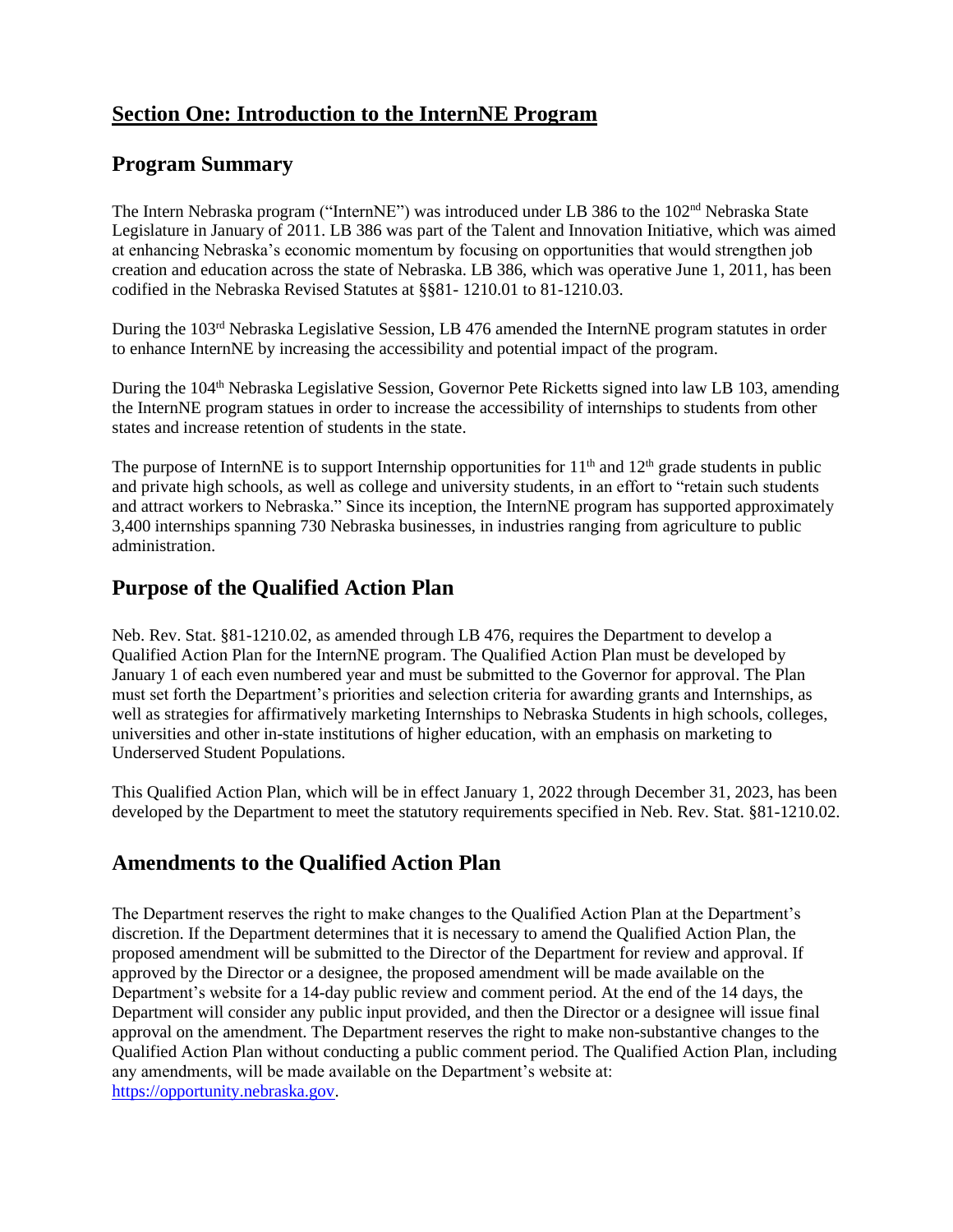# <span id="page-4-0"></span>**Allocation of Funds**

The InternNE program statutes authorize the allocation of \$1.5 million in each fiscal year from the Job Training Cash Fund or its subaccounts for the InternNE program. The Department is authorized to receive funds from public, private or other sources for purposes of the InternNE program. The Department may limit the amount allocated depending on available funds. Any remaining funds from previous award periods and forfeited funds may also be available in future award periods.

# <span id="page-4-1"></span>**Section Two: Eligibility, Program Process and Selection Criteria**

# <span id="page-4-2"></span>**Priorities, Objectives and Goals of the Program**

- To provide Students with valuable Internship opportunities in order to retain such Students and attract workers to Nebraska.
- To increase and/or maintain the number of Internship opportunities in Nebraska.
- To provide grants to Nebraska businesses creating Internship opportunities.
- To provide tools for Nebraska businesses to create and leverage Internship programs.

# <span id="page-4-3"></span>**Program Eligibility**

The InternNE program seeks to connect Students and employers from across the state, providing a unique opportunity for co-investment in the future. Interns gain valuable work experiences that will help them in future careers, while successful Internships help Nebraska businesses develop tomorrow's workforce.

Nebraska businesses and non-profit organizations with physical operations facilities in Nebraska may apply for an InternNE grant in order to provide Internships to Students. State and Federal Government entities, governmental subdivisions (including counties, cities, villages, school districts, metropolitan utilities districts, or any other subdivision of the state, which receive revenue raised by taxation), and public and private colleges and universities are not eligible to apply for funding from the InternNE program. Internships shall not take the place of permanent, full-time positions within the Nebraska business, and InternNE funds will not be provided for Internships which a Student completes for the purpose of meeting required residency or clinical hours per the Intern's institution's requirements. Each business will be limited to two grants for the same Student.

For the purpose of the InternNE Program, a Student is any person who: (a) is in  $11<sup>th</sup>$  or  $12<sup>th</sup>$  grade in a public or private high school; (b) enrolled full-time in a college, university or other institution of higher education; or (c) is hired and starts an Internship within six months following graduation from a college, university or other institution of higher education.

#### <span id="page-4-4"></span>**Amount of Funding Available, Grant Limitations, and Matching Requirements**

The Department may award businesses up to \$7,500 per approved Internship in the InternNE program. Businesses may request grants from the Department of up to \$5,000 per Internship and will be required to provide a match equal to 50% of the grant amount per Internship. Businesses will have the opportunity to submit a supplemental application to the Department requesting up to \$2,500 in additional funds and an increased match by the Department equal to 75% of the total grant amount per Internship. This supplemental application will require the business to hire Students who are Federal Pell Grant recipients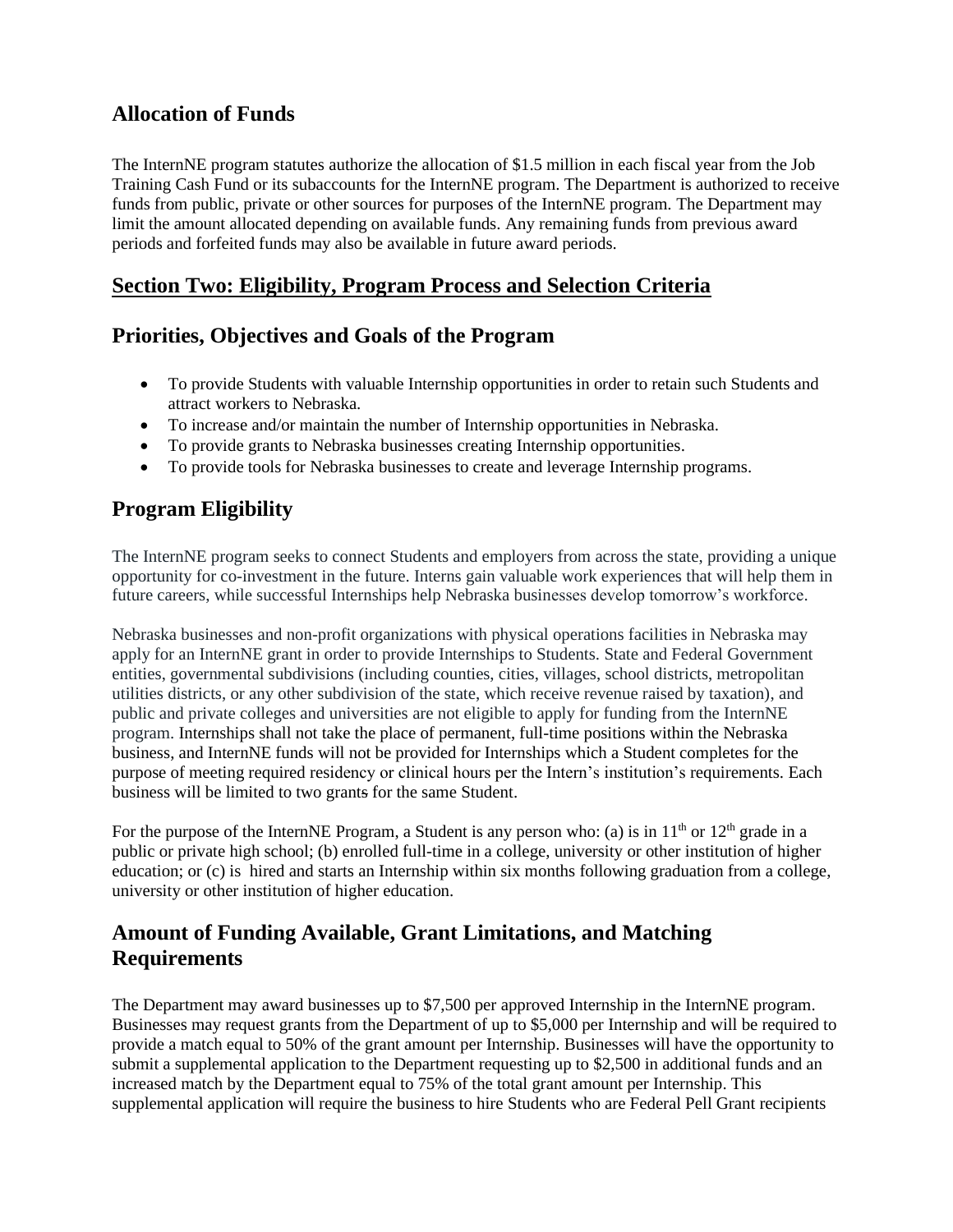at the time the Student applies to the Internship. The business will be responsible for providing the Department with documentation to prove that the Student is a Federal Pell Grant recipient.

Grants are provided on a reimbursement basis for wages paid to the Intern. Under limited circumstances the Department may consider reimbursement of other costs incurred by a business in providing the Internship.

A business may apply for no more than two grants for the same Student. Businesses will be limited to no more than five grants at any one location in any 12-month period, and no more than 10 grants total in any 12-month period.

#### <span id="page-5-0"></span>**Application Timing and Process**

The Department will make application forms available for the purpose of applying for grants under the InternNE program. Applications will be accepted and reviewed at least once a year, depending on the availability of funds. The Director of the Department or a designee maintains the discretion to award grants at any time.

Eligible applicants must use the application forms provided by the Department, submit all required documentation or attachments, and must fully comply with all requirements within the time period specified. Applications that do not include ALL of the documentation or attachments specified, or that contain documents that have not been fully completed, may be returned to the applicant without further review. At its discretion, the Department may request supplemental materials from applicants. If the Department requests supplemental materials, the Department must receive such materials within 15 days of the date of the request, or the application may be returned to the applicant without further review.

Grants will be provided as a reimbursement by the Department to the company; grants will not be provided for costs that were incurred prior to the contract start date.

The Department may develop InternNE Application/Program guidelines to further explain the application process and other conditions of the InternNE program.

#### <span id="page-5-1"></span>**Selection Criteria**

Criteria used by the Department in evaluating applications include, but are not limited to the following:

- 1. The Internship provides valuable work experience in a technical or professional career field;
- 2. The Internship increases the knowledge of the student regarding career decision making;
- 3. The Department may preference Internships with competitive wages in their occupation/major;
- 4. The Internship will be completed within the state of Nebraska;
- 5. The Internship is an H3 (high wage, high skill, high demand) occupation in Nebraska;
- 6. The Internship will be for a duration sufficient to allow the Student to gain significant valuable work experience and knowledge;
- 7. The Internship has a mentor/supervisor;
- 8. The Internship will not take the place of permanent, full-time positions within the company; and
- 9. The Internship is not provided for the purpose of meeting required residency or clinical hours per the Intern's institution's requirements.